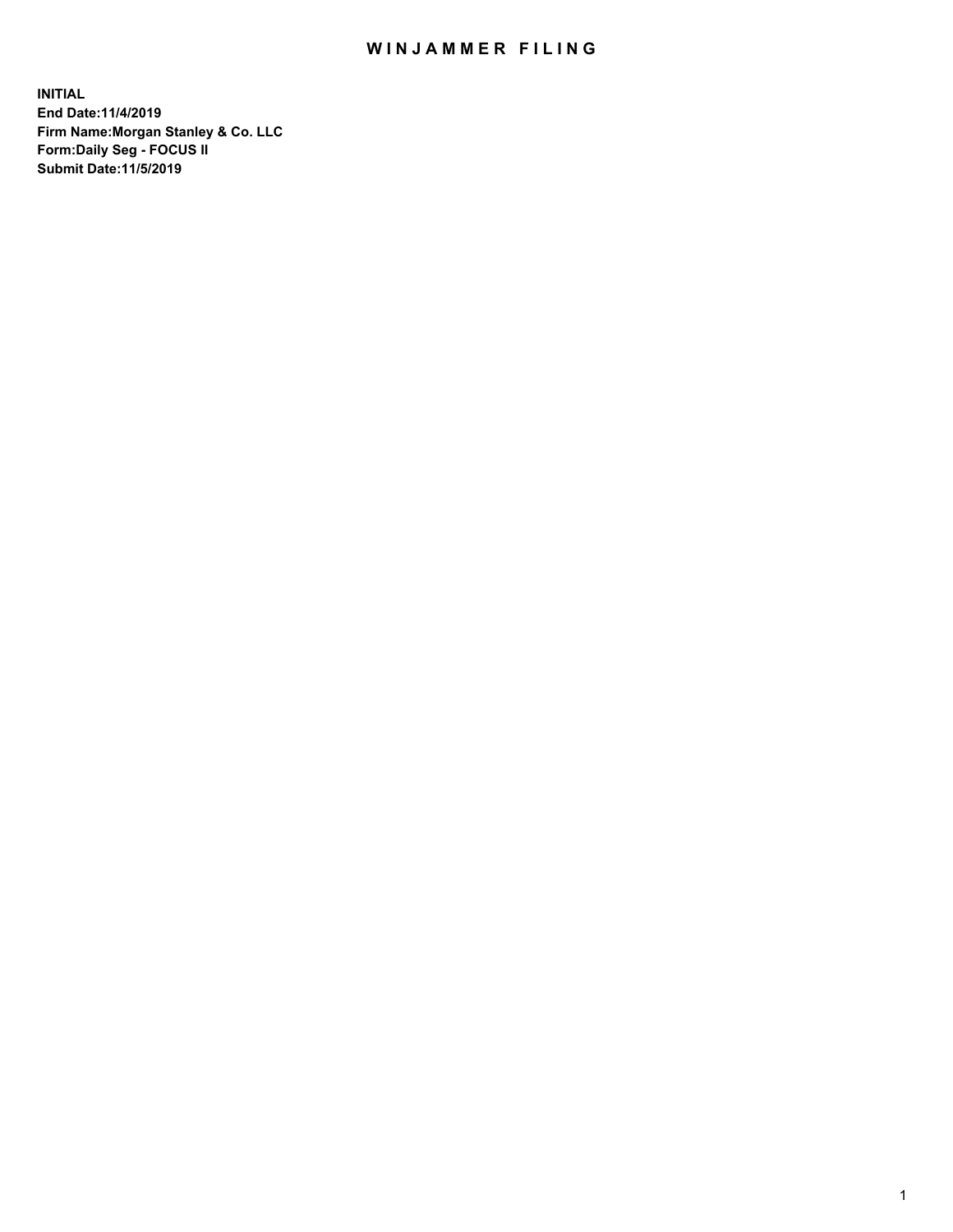**INITIAL End Date:11/4/2019 Firm Name:Morgan Stanley & Co. LLC Form:Daily Seg - FOCUS II Submit Date:11/5/2019 Daily Segregation - Cover Page**

| Name of Company                                                                                                                                                                                                                                                                                                                | Morgan Stanley & Co. LLC                                    |
|--------------------------------------------------------------------------------------------------------------------------------------------------------------------------------------------------------------------------------------------------------------------------------------------------------------------------------|-------------------------------------------------------------|
| <b>Contact Name</b>                                                                                                                                                                                                                                                                                                            | <b>Ikram Shah</b>                                           |
| <b>Contact Phone Number</b>                                                                                                                                                                                                                                                                                                    | 212-276-0963                                                |
| <b>Contact Email Address</b>                                                                                                                                                                                                                                                                                                   | lkram.shah@morganstanley.com                                |
| FCM's Customer Segregated Funds Residual Interest Target (choose one):<br>a. Minimum dollar amount: ; or<br>b. Minimum percentage of customer segregated funds required:% ; or<br>c. Dollar amount range between: and; or<br>d. Percentage range of customer segregated funds required between: % and %.                       | 235,000,000<br><u>0</u><br><u>00</u><br>0 <sup>0</sup>      |
| FCM's Customer Secured Amount Funds Residual Interest Target (choose one):<br>a. Minimum dollar amount: ; or<br>b. Minimum percentage of customer secured funds required:%; or<br>c. Dollar amount range between: and; or<br>d. Percentage range of customer secured funds required between:% and%.                            | 140,000,000<br><u>0</u><br>0 <sub>0</sub><br>0 <sub>0</sub> |
| FCM's Cleared Swaps Customer Collateral Residual Interest Target (choose one):<br>a. Minimum dollar amount: ; or<br>b. Minimum percentage of cleared swaps customer collateral required:% ; or<br>c. Dollar amount range between: and; or<br>d. Percentage range of cleared swaps customer collateral required between:% and%. | 92,000,000<br><u>0</u><br><u>00</u><br>0 <sup>0</sup>       |

Attach supporting documents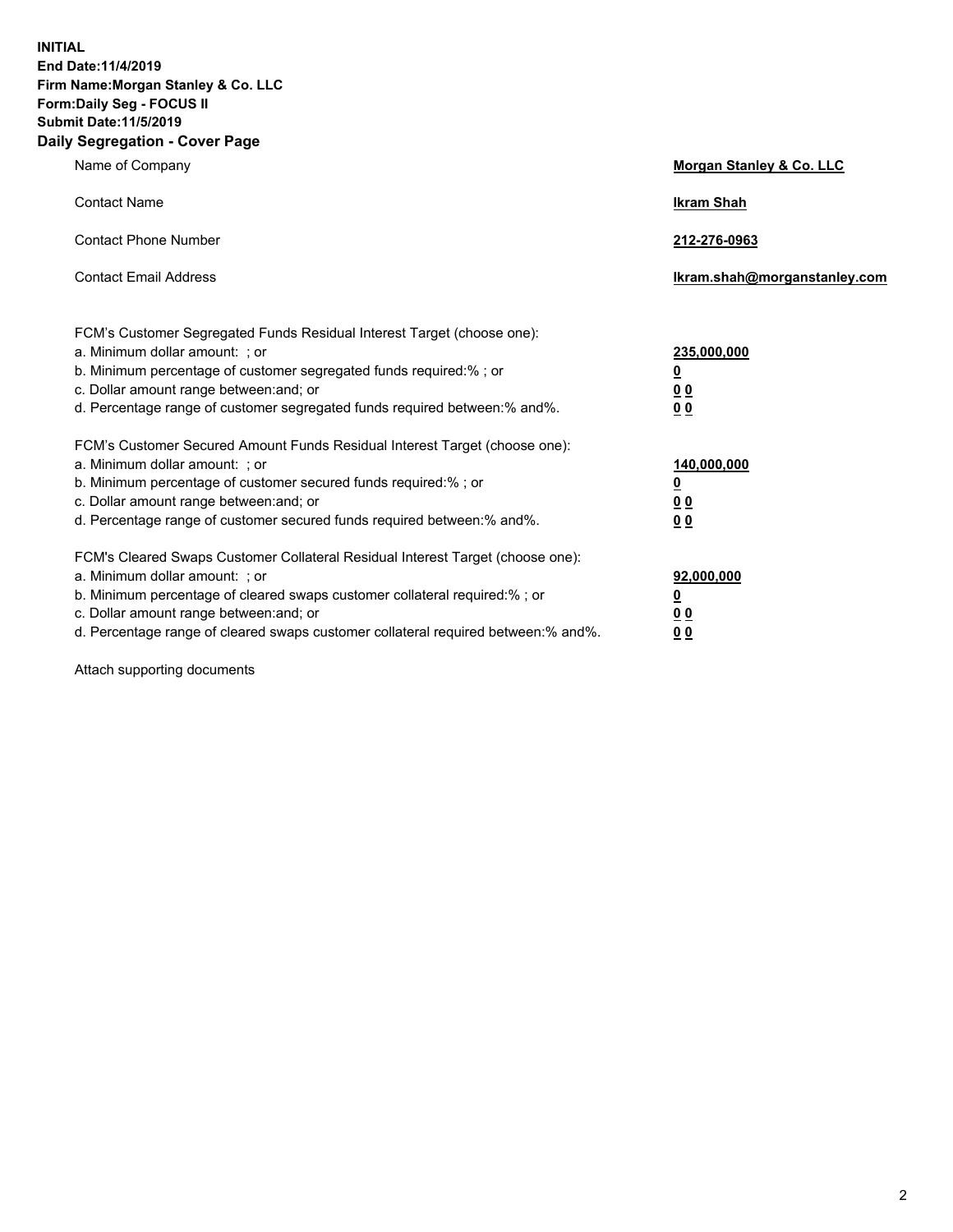## **INITIAL End Date:11/4/2019 Firm Name:Morgan Stanley & Co. LLC Form:Daily Seg - FOCUS II Submit Date:11/5/2019 Daily Segregation - Secured Amounts**

Foreign Futures and Foreign Options Secured Amounts Amount required to be set aside pursuant to law, rule or regulation of a foreign government or a rule of a self-regulatory organization authorized thereunder 1. Net ledger balance - Foreign Futures and Foreign Option Trading - All Customers A. Cash **2,680,389,302** [7315] B. Securities (at market) **2,275,264,200** [7317] 2. Net unrealized profit (loss) in open futures contracts traded on a foreign board of trade **528,938,297** [7325] 3. Exchange traded options a. Market value of open option contracts purchased on a foreign board of trade **22,552,402** [7335] b. Market value of open contracts granted (sold) on a foreign board of trade **-25,038,285** [7337] 4. Net equity (deficit) (add lines 1. 2. and 3.) **5,482,105,916** [7345] 5. Account liquidating to a deficit and account with a debit balances - gross amount **42,965,553** [7351] Less: amount offset by customer owned securities **-40,954,023** [7352] **2,011,530** 6. Amount required to be set aside as the secured amount - Net Liquidating Equity Method (add lines 4 and 5) 7. Greater of amount required to be set aside pursuant to foreign jurisdiction (above) or line 6. FUNDS DEPOSITED IN SEPARATE REGULATION 30.7 ACCOUNTS 1. Cash in banks A. Banks located in the United States **217,183,176** [7500] B. Other banks qualified under Regulation 30.7 **542,578,344** [7520] **759,761,520** 2. Securities A. In safekeeping with banks located in the United States **579,144,644** [7540] B. In safekeeping with other banks qualified under Regulation 30.7 **0** [7560] **579,144,644** [7570] 3. Equities with registered futures commission merchants A. Cash **10,016,602** [7580] B. Securities **0** [7590] C. Unrealized gain (loss) on open futures contracts **-14,168** [7600] D. Value of long option contracts **0** [7610] E. Value of short option contracts **0** [7615] **10,002,434** [7620] 4. Amounts held by clearing organizations of foreign boards of trade A. Cash **0** [7640] B. Securities **0** [7650] C. Amount due to (from) clearing organization - daily variation **0** [7660]

- D. Value of long option contracts **0** [7670]
- E. Value of short option contracts **0** [7675] **0** [7680]
- 5. Amounts held by members of foreign boards of trade
	-
	-
	- C. Unrealized gain (loss) on open futures contracts **528,952,465** [7720]
	- D. Value of long option contracts **22,552,402** [7730]
	- E. Value of short option contracts **-25,038,285** [7735] **4,325,186,621**
- 6. Amounts with other depositories designated by a foreign board of trade **0** [7760]
- 7. Segregated funds on hand **0** [7765]
- 8. Total funds in separate section 30.7 accounts **5,674,095,219** [7770]
- 9. Excess (deficiency) Set Aside for Secured Amount (subtract line 7 Secured Statement Page 1 from Line 8)
- 10. Management Target Amount for Excess funds in separate section 30.7 accounts **140,000,000** [7780]
- 11. Excess (deficiency) funds in separate 30.7 accounts over (under) Management Target **49,977,773** [7785]

**0** [7305]

[7354] **5,484,117,446** [7355]

**5,484,117,446** [7360]

[7530]

 A. Cash **2,102,600,483** [7700] B. Securities **1,696,119,556** [7710] [7740] **189,977,773** [7380]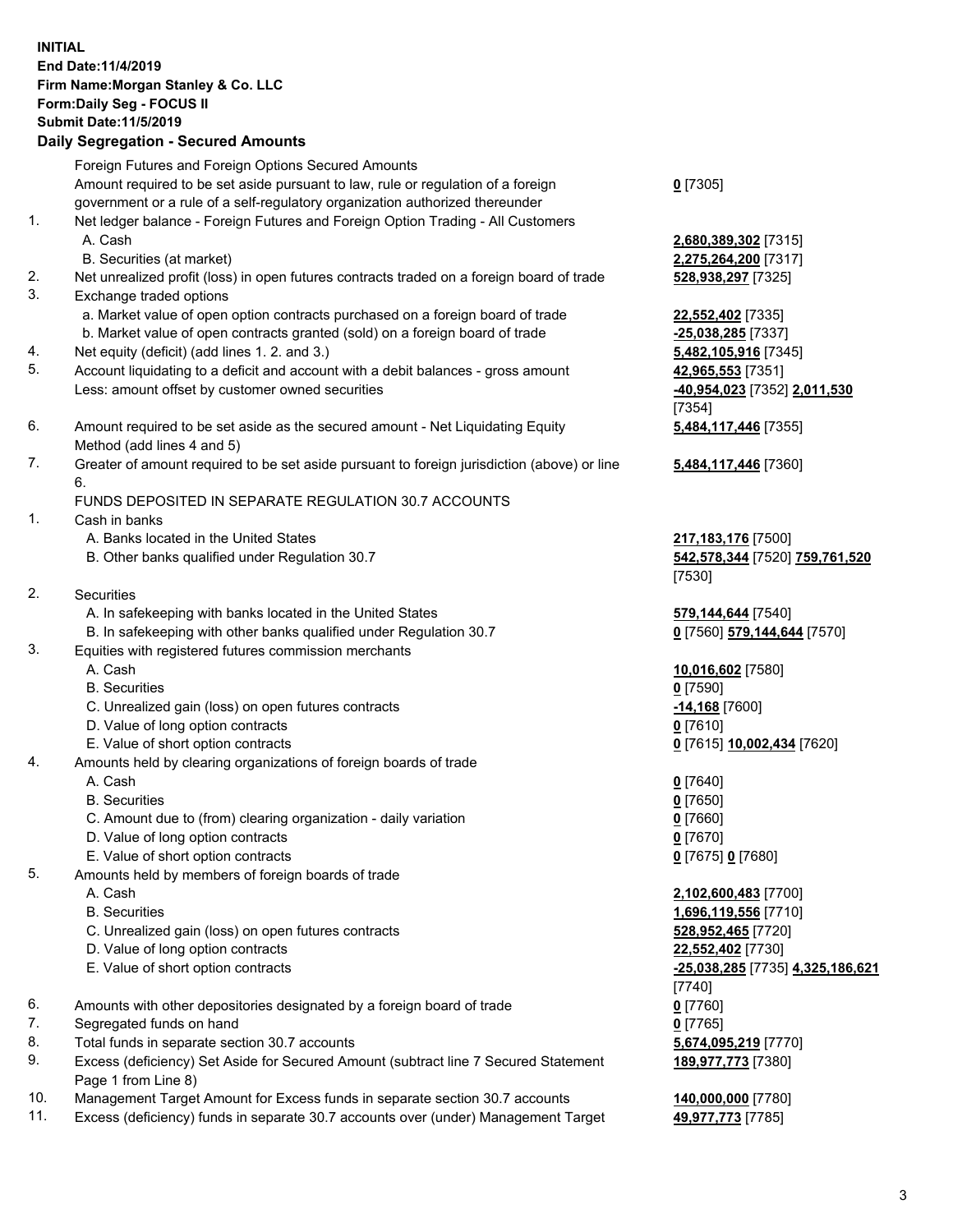**INITIAL End Date:11/4/2019 Firm Name:Morgan Stanley & Co. LLC Form:Daily Seg - FOCUS II Submit Date:11/5/2019 Daily Segregation - Segregation Statement** SEGREGATION REQUIREMENTS(Section 4d(2) of the CEAct) 1. Net ledger balance A. Cash **10,663,911,305** [7010] B. Securities (at market) **6,559,732,361** [7020] 2. Net unrealized profit (loss) in open futures contracts traded on a contract market **-497,400,791** [7030] 3. Exchange traded options A. Add market value of open option contracts purchased on a contract market **423,663,852** [7032] B. Deduct market value of open option contracts granted (sold) on a contract market **-249,779,453** [7033] 4. Net equity (deficit) (add lines 1, 2 and 3) **16,900,127,274** [7040] 5. Accounts liquidating to a deficit and accounts with debit balances - gross amount **706,771,677** [7045] Less: amount offset by customer securities **-704,738,137** [7047] **2,033,540** [7050] 6. Amount required to be segregated (add lines 4 and 5) **16,902,160,814** [7060] FUNDS IN SEGREGATED ACCOUNTS 7. Deposited in segregated funds bank accounts A. Cash **3,817,147,818** [7070] B. Securities representing investments of customers' funds (at market) **0** [7080] C. Securities held for particular customers or option customers in lieu of cash (at market) **730,658,171** [7090] 8. Margins on deposit with derivatives clearing organizations of contract markets A. Cash **6,616,976,608** [7100] B. Securities representing investments of customers' funds (at market) **0** [7110] C. Securities held for particular customers or option customers in lieu of cash (at market) **5,829,074,190** [7120] 9. Net settlement from (to) derivatives clearing organizations of contract markets **11,972,843** [7130] 10. Exchange traded options A. Value of open long option contracts **423,663,852** [7132] B. Value of open short option contracts **-249,783,498** [7133] 11. Net equities with other FCMs A. Net liquidating equity **7,978,733** [7140] B. Securities representing investments of customers' funds (at market) **0** [7160] C. Securities held for particular customers or option customers in lieu of cash (at market) **0** [7170] 12. Segregated funds on hand **0** [7150] 13. Total amount in segregation (add lines 7 through 12) **17,187,688,717** [7180] 14. Excess (deficiency) funds in segregation (subtract line 6 from line 13) **285,527,903** [7190]

- 15. Management Target Amount for Excess funds in segregation **235,000,000** [7194]
- 16. Excess (deficiency) funds in segregation over (under) Management Target Amount Excess

**50,527,903** [7198]